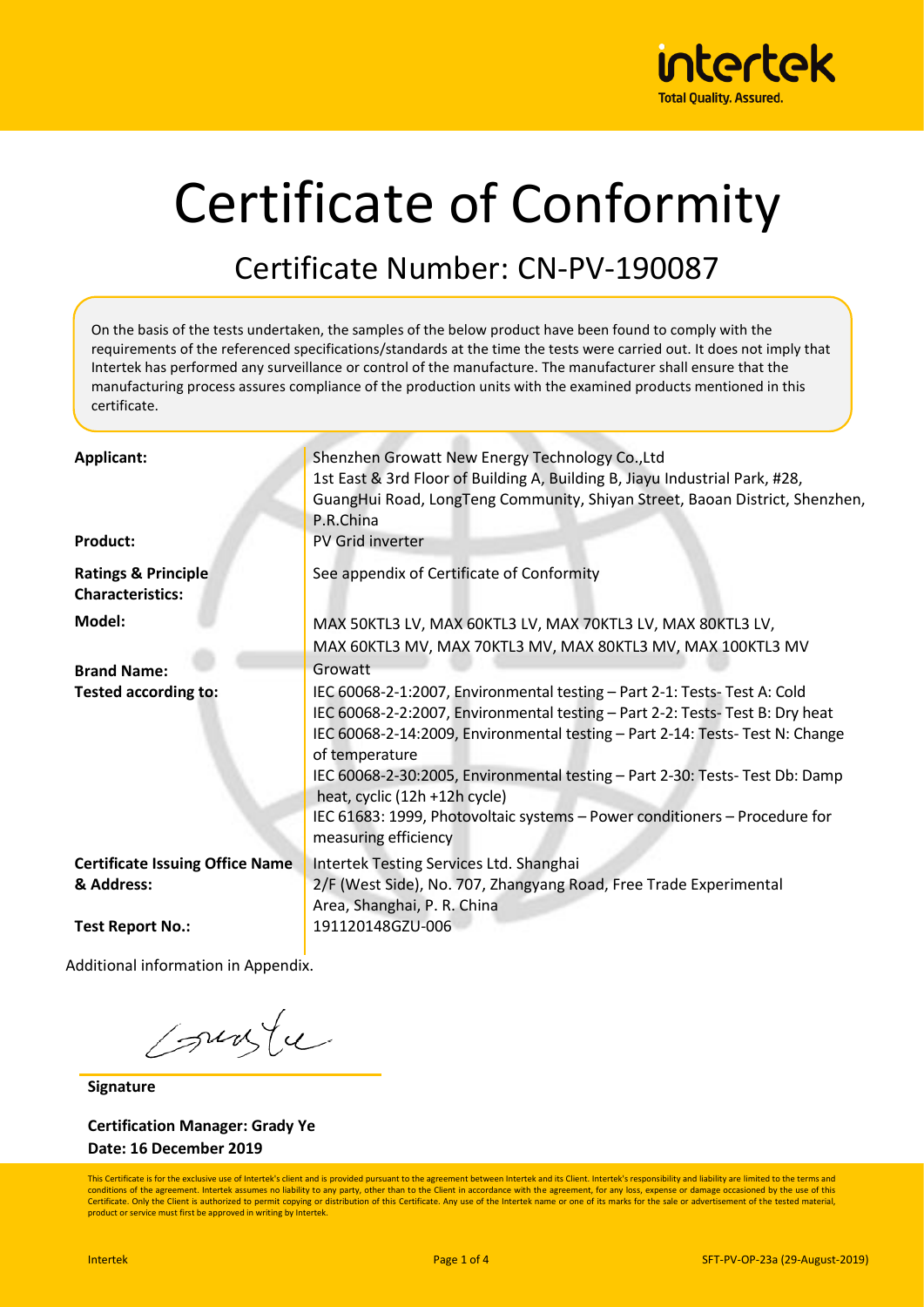

### **APPENDIX: Certificate of Conformity**

**This is an Appendix to Certificate of Conformity Number: CN-PV-190087**

**Ratings & Principle Characteristics:**

|  | Model                               | <b>MAX</b>                         | <b>MAX</b>            | <b>MAX</b>  |  |
|--|-------------------------------------|------------------------------------|-----------------------|-------------|--|
|  |                                     | 50KTL3 LV                          | 60KTL3 LV             | 70KTL3 LV   |  |
|  | Max. PV voltage                     | 1100 d.c.V                         |                       |             |  |
|  | PV voltage<br>range                 | 200-1000 d.c.V                     |                       |             |  |
|  | PV Isc                              | 32 d.c.A*6                         |                       | 32 d.c.A*7  |  |
|  | Max. input<br>current               | 26 d.c.A*6                         |                       | 26 d.c.A*7  |  |
|  | Max. output<br>power                | 50000W                             | 60000W                | 70000W      |  |
|  | Max. apparent<br>power              | 55500VA                            | 66600VA               | 77700VA     |  |
|  | Nominal output<br>voltage           |                                    | 3W/N/PE 230/400 a.c.V |             |  |
|  | Max. output<br>current              | 80.5 a.c.A                         | 96.6 a.c.A            | 112.7 a.c.A |  |
|  | Nominal output<br>frequency         |                                    | 50/60Hz               |             |  |
|  | Power factor<br>range               | 0.8Leading $\approx$ 0.8Lagging    |                       |             |  |
|  | Safety level                        | Class I                            |                       |             |  |
|  | Ingress<br>Protection               | <b>IP65</b>                        |                       |             |  |
|  | Operation<br>Ambient<br>Temperature | $-25^{\circ}$ C - +60 $^{\circ}$ C |                       |             |  |
|  | Software<br>Version                 |                                    | TI1.0                 |             |  |

This Certificate is for the exclusive use of Intertek's client and is provided pursuant to the agreement between Intertek and its Client. Intertek's responsibility and liability are limited to the terms and conditions of t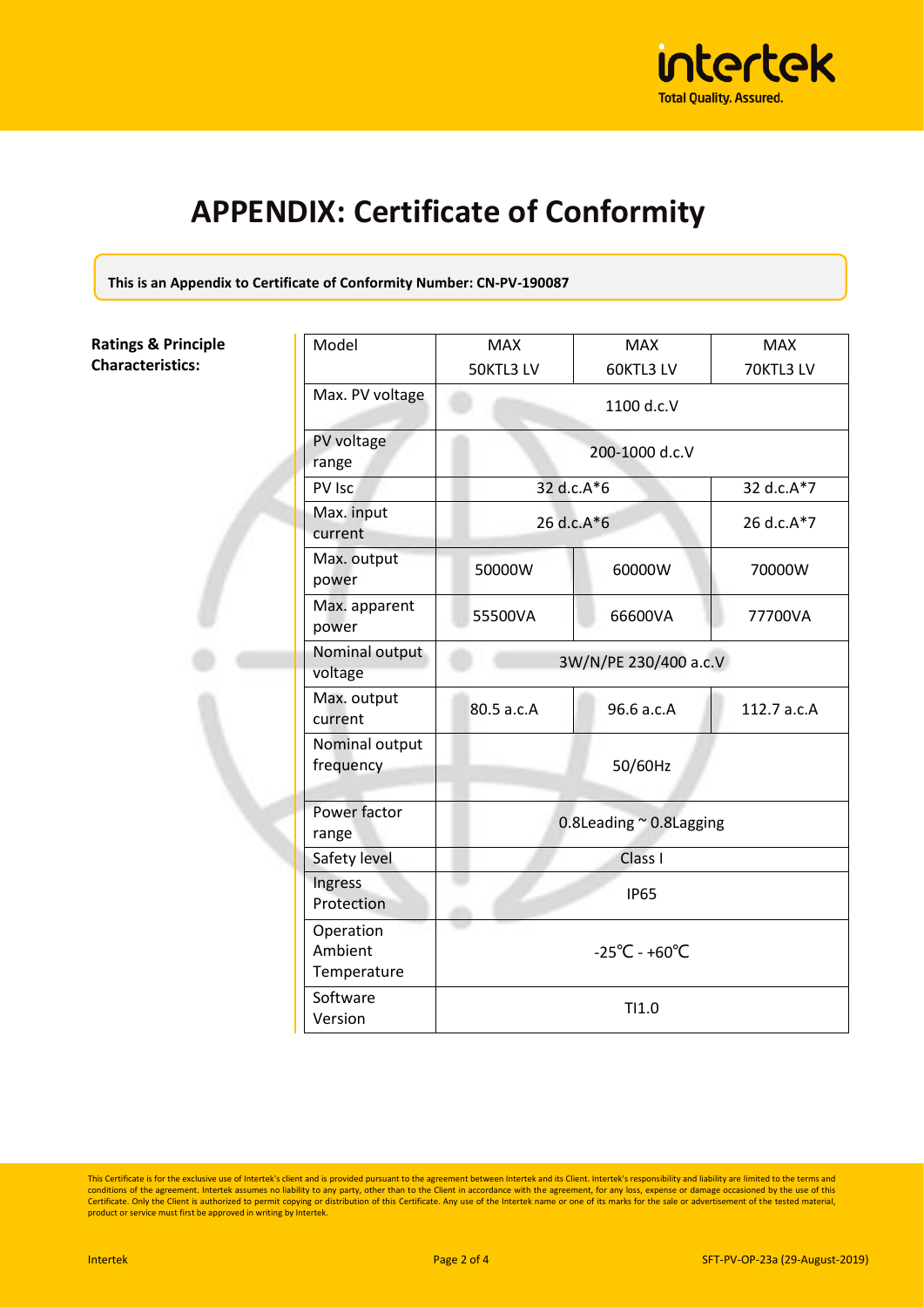

## **APPENDIX: Certificate of Conformity**

**This is an Appendix to Certificate of Conformity Number: CN-PV-190087**

#### **Ratings & Principle Characteristics:**

| Model                               | <b>MAX</b>                         | <b>MAX</b>                     | <b>MAX</b> | <b>MAX</b>  |
|-------------------------------------|------------------------------------|--------------------------------|------------|-------------|
|                                     | 80KTL3 LV                          | 60KTL3 MV                      | 70KTL3 MV  | 80KTL3 MV   |
| Max. PV voltage                     | 1100 d.c.V                         |                                |            |             |
| PV voltage<br>range                 | 200-1000 d.c.V                     |                                |            |             |
| PV Isc                              | 32 d.c.A*7                         | 32 d.c.A*6                     | 32 d.c.A*7 |             |
| Max. input<br>current               | 26 d.c.A*7                         | 26 d.c.A*6<br>26 d.c.A*7       |            |             |
| Max. output<br>power                | 80000W                             | 60000W                         | 70000W     | 80000W      |
| Max. apparent<br>power              | 88800VA                            | 66600VA                        | 77700VA    | 88800VA     |
| Nominal output<br>voltage           | 3W/N/PE<br>230/400<br>a.c.V        | 3W/N/PE or 3W+PE 277/480 a.c.V |            |             |
| Max. output<br>current              | 128.8 a.c.A                        | 80.2 a.c.A                     | 93.6 a.c.A | 107.0 a.c.A |
| Nominal output<br>frequency         | 50/60Hz                            |                                |            |             |
| Power factor<br>range               | 0.8Leading $\sim$ 0.8Lagging       |                                |            |             |
| Safety level                        | Class I                            |                                |            |             |
| Ingress<br>Protection               | <b>IP65</b>                        |                                |            |             |
| Operation<br>Ambient<br>Temperature | $-25^{\circ}$ C - +60 $^{\circ}$ C |                                |            |             |
| Software<br>Version                 | TI1.0                              |                                |            |             |

This Certificate is for the exclusive use of Intertek's client and is provided pursuant to the agreement between Intertek and its Client. Intertek's responsibility and liability are limited to the terms and conditions of t